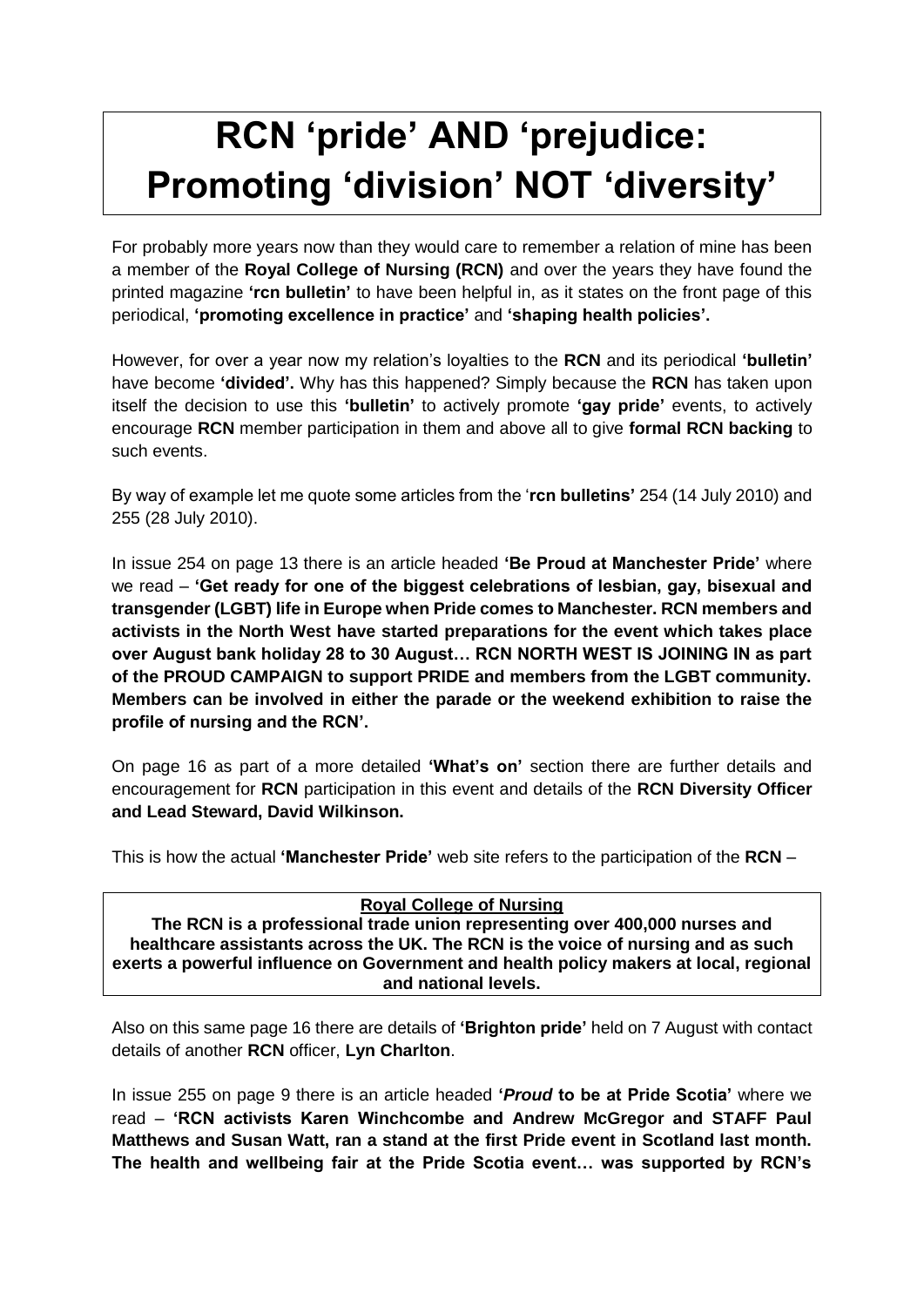**PROUD CAMPAIGN… The RCN in SCOTLAND also attended the PRIDE GLASGOW event in July.'** 

On page 11 under **'News in brief'** there was an item headed **'RCN TO TAKE PART IN BELFAST PRIDE'** and we read **'The RCN in NORTHERN IRELAND will be participating for the first time in the BELFAST PRIDE rally on 31 July… The College believes EMBRACING equality, diversity, human rights and liberty is FUNDAMENTAL to NURSING CARE and is a significant source of STRENGTH and INTELLIGENCE for nursing staff, patients and the health care profession.** [Cecil –how officially participating in a controversial and morally divisive parade will help achieve these lofty claims is utterly beyond my comprehension and in my view is an insult to the intelligence of members of the RCN and others mentioned] **The RCN will be providing a range of branded materials using the theme of "Proud" to show support for the event and make its presence known.** 

Once more on page 16 of this issue under the **'What's on'** section there were mentions again of the Brighton and Manchester 'Pride' events.

So much for the **RCN** and **'pride'** – what about the **RCN** and **'prejudice'**? Part of the Collins English Dictionary definition of **'prejudice'** reads as follows – **'an unfavourable one** (opinion) **based on inadequate facts'**.

On this **RCN** web, it states the following –

### **Proud of our diversity**

Embracing equality, diversity, human rights and liberty is fundamental to nursing care and is a significant source of strength and intelligence for us, our patients and the health care profession.

We're celebrating equal opportunities for the lesbian, gay, bisexual and transgender (LGBT) community and promoting understanding and compassion towards diversity - **a message the RCN backs 100 per cent. [Cecil – emphasis mine – no canvass of ALL the membership of the RCN has ever been taken so how can this '100% message' of support possibly be made?]**

The RCN is proud of the diversity within the nursing community and will be championing this by supporting Pride events across the UK this summer. Look out for the RCN bus which will also be proudly driving through the parade routes of London, Brighton and many more. The RCN is also hosting an LGBT conference in June and attending the LGBT Summit 2010 in September, find out more in events.

Diversity is not just about sexual orientation - it's about race, faith, gender, disability and age too. The goal of creating an inclusive workplace where we all feel valued can look daunting at first and so RCN members are essential, because they can push for achieving equality. Learn more about diversity and how to become an RCN diversity champion in get involved.

The RCN is a member of the Stonewall Diversity Champions programme. This means the RCN is working with Britain's leading gay equality organisation, and other members of the programme, to improve our working environment for our lesbian, gay and bisexual (LGB) staff and members. Read more on the Diversity Champions programme on the [Stonewall](http://www.stonewall.org.uk/workplace/) website.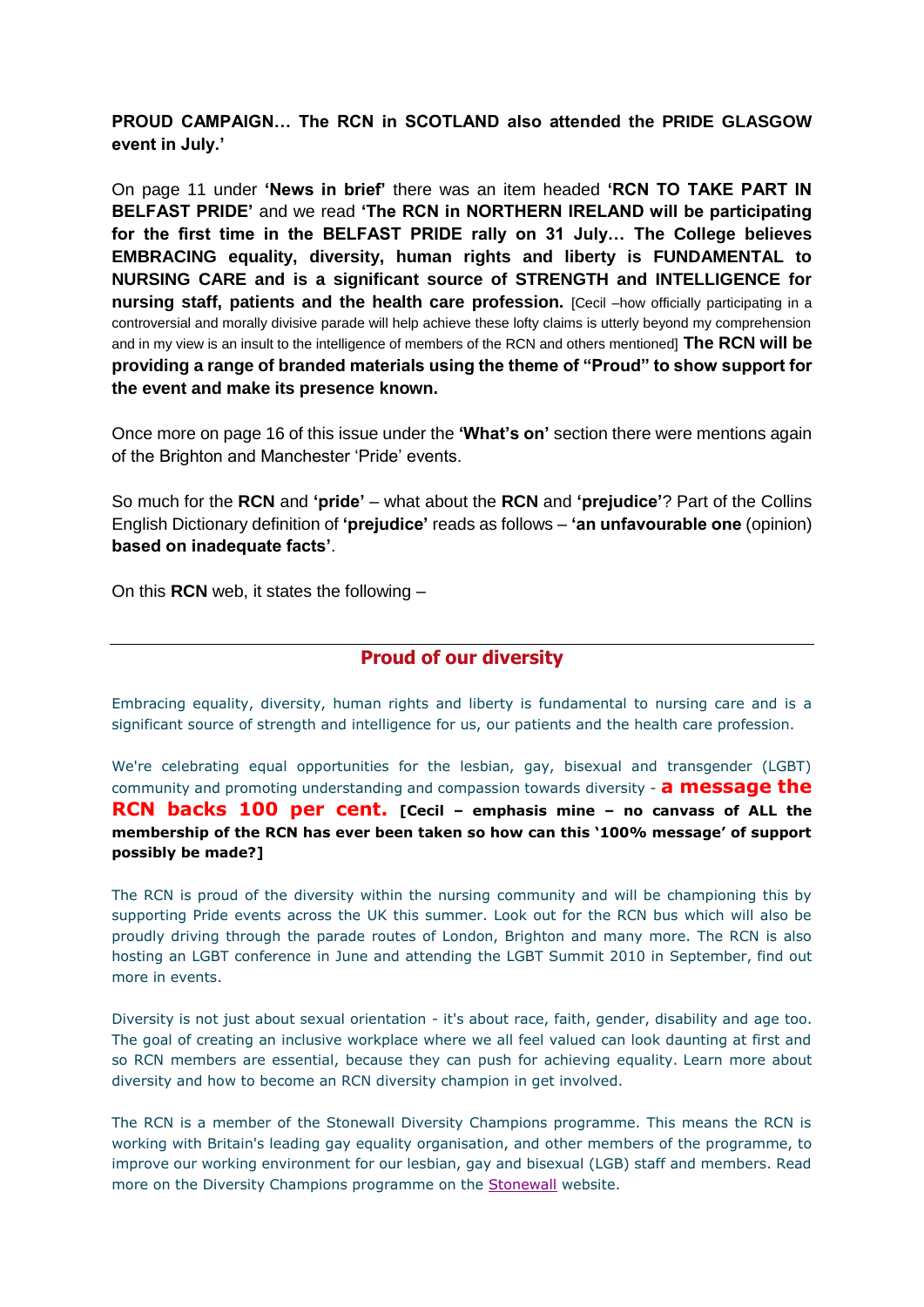

Back in 2009 there was an issue of the **'rcn bulletin'** [unfortunately I no longer have access to this issue so I'm working from memory and open to correction] that made reference to a small sample poll amongst RCN members that had been taken to gauge their thinking on 'gay' issues and if my memory serves me right it was on the basis of this minute membership sample poll that the decision to give **FORMAL** RCN support and endorsement to 'Pride' events was based.

Needless to say my relation was not one of those whose opinion was canvassed nor does my relation know of any nursing colleagues having been contacted on the matter.

**This is no way for the RCN to decide a FORMAL attitude on such a controversial issue and the truth is that instead of promoting 'diversity' they are now promoting 'division'.**

> On the **RCN** web site in the section **'About us'** on **<http://www.rcn.org.uk/aboutus>** we read the following –

### **About us**

The RCN represents nurses and nursing, promotes excellence in practice and shapes health policies.

To deliver our mission we aim to:

#### **Represent**

 the interests of nurses and nursing and be their voice locally, nationally and internationally.

#### **Influence**

 and lobby governments and others to develop and implement policy that improves the quality of patient care, and builds on the importance of nurses, health care assistants and nursing students to health outcomes.

#### **Support and protect**

- the value of nurses and nursing staff in all their diversity
- their terms and conditions of employment in all employment sectors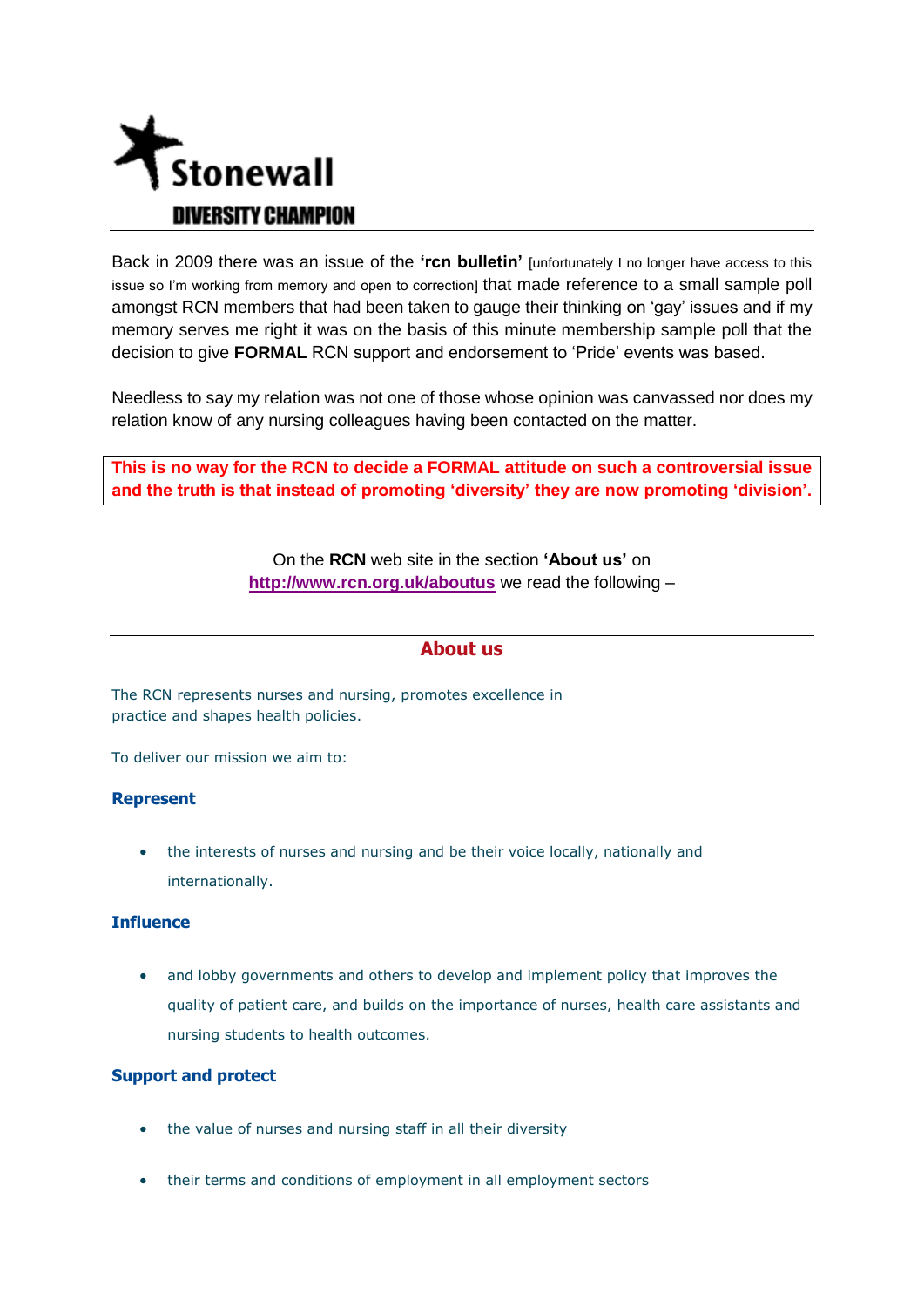• the interests of nurses professionally.

#### **Develop**

- and educate nurses professionally and academically, building our resource of professional expertise and leadership
- the science and art of nursing and its professional practice.

#### **Build**

- a sustainable, member led, organisation with the capacity to deliver our mission effectively, efficiently and in accordance with our values
	- the systems, attitudes and resources to offer the best possible support and
	- development to our staff.

**At the beginning of the section just quoted it states 'The RCN represents nurses' – I believe it is disingenuous of the RCN to FORMALLY and PUBLICLY endorse 'Pride' events in the name of the RCN when the ENTIRE RCN membership has not been canvassed or balloted on this issue and if justice is to be done they should be.** 

HOWEVER, the more important issue is this – is it the job and/or mandate of the **RCN** to involve themselves in this public 'Pride' issue? Certainly, none of the **'aims'** mentioned above would appear to give any such licence to the **RCN**.

The view of my relation, an **RCN** member, is this. People who lead a 'gay' lifestyle are perfectly entitled to be a member of the nursing profession and a member of the **RCN**. Their chosen lifestyle should not inhibit their right to work in any way and they should not be subjected to any abuse or discrimination because of it. If they, AS INDIVIDUALS, wish to participate in 'Gay pride' marches they have the legal liberty to do so, BUT, is it right for the **RCN** to publicly and formally endorse such events – that is another matter altogether.

Whilst my relation, as a Christian, would view the 'gay lifestyle' from a biblical standpoint, they do recognise and accept that the 'law of the land' is increasingly favourably disposed towards such lifestyles and this manifests itself in the growing number of public 'Pride' events. However, my relation is fully persuaded that formal, public endorsement of such events, coupled with encouragement to participate in them, is not part of the remit of the **RCN** and to that I would add my own 'Amen'.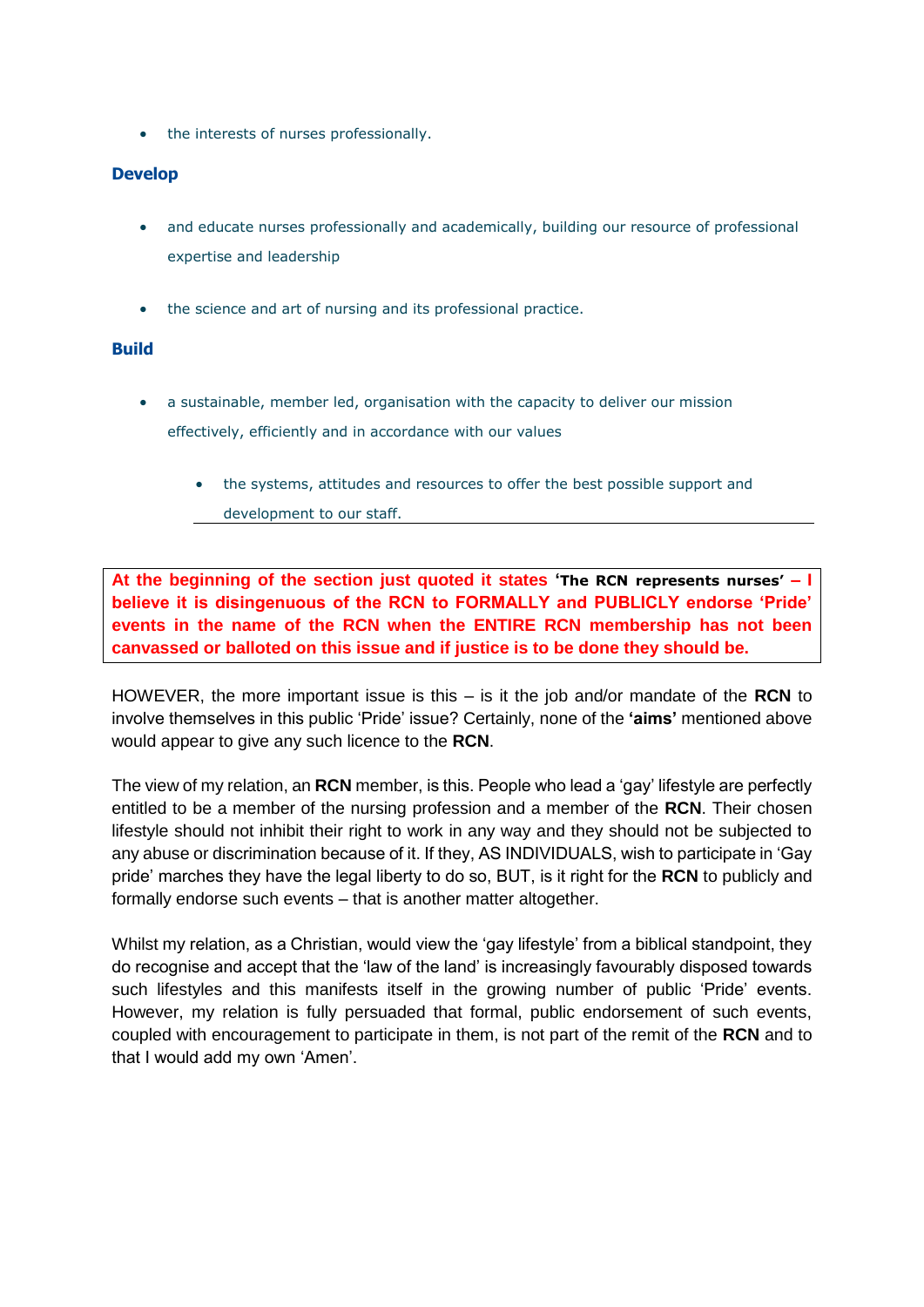**My relation is planning to put pen to paper and to write to the RCN to register their objection to the RCN's current course of action on this matter and I would encourage other like-minded RCN members to do likewise. My relation plans to write to Dr Peter Carter, RCN Chief Executive & General Secretary, 20 Cavendish Square, London W1G 0RN – our prayer is that many will do like-wise and so be the 'salt' and 'light' that Christ not only spoke of but expects [Matthew 5:13-16].** 

#### **Cecil Andrews – 'Take Heed' Ministries – 13 August 2010**

# **APPENDIX 1**

My relation has sent a letter to Dr Carter and this is a copy of that letter, the wording of which may prove helpful to others who may also wish to write to the **RCN** –

#### **Dear Dr Carter,**

I am writing to you to inform you of something that has been troubling me greatly for just over a year now. As a longstanding member of the RCN I also receive their fortnightly magazine **'rcn bulletin'**. In the past and still today it has proved to be very helpful in the areas mentioned on its front cover - **'promoting excellence in practice'** and **'shaping health policies'**

However, over the past year, a number of articles that bear no relationship to these areas have been published in the **'rcn bulletin'** in the name of 'diversity' and they are I believe totally outside the remit of the RCN – I'm referring to items advertising, promoting and encouraging participation in various 'Gay Pride' events being held around the UK. Instead of promoting 'diversity' they are in fact promoting 'division'.

Let me immediately say that people who lead a 'gay' lifestyle are perfectly entitled to be a member of the nursing profession and a member of the **RCN**. Their chosen lifestyle should not inhibit their right to work in any way and they should not be subjected to any abuse or discrimination because of it. If they, AS INDIVIDUALS, wish to participate in 'Gay Pride' marches they have the legal liberty to do so, BUT, is it right for the **RCN** to publicly and formally endorse such events – I am convinced that it is not.

Whilst I as a Christian, as are countless other RCN members I would suspect, would view the 'gay lifestyle' from a biblical standpoint, I do recognise and accept that the 'law of the land' is increasingly favourably disposed towards such lifestyles and this manifests itself in the growing number of public 'Pride' events. However, I am also fully persuaded that formal, public endorsement of such events, coupled with encouragement to participate in them, is not part of the remit of the **RCN** and I would earnestly request that publication of such articles cease forthwith.

If the RCN want to gauge if they can in all conscience publicly endorse such events in the name of the RCN then a ballot of ALL RCN members should be taken to see if they consider such an endorsement to be part of the RCN remit.

#### **Yours truly**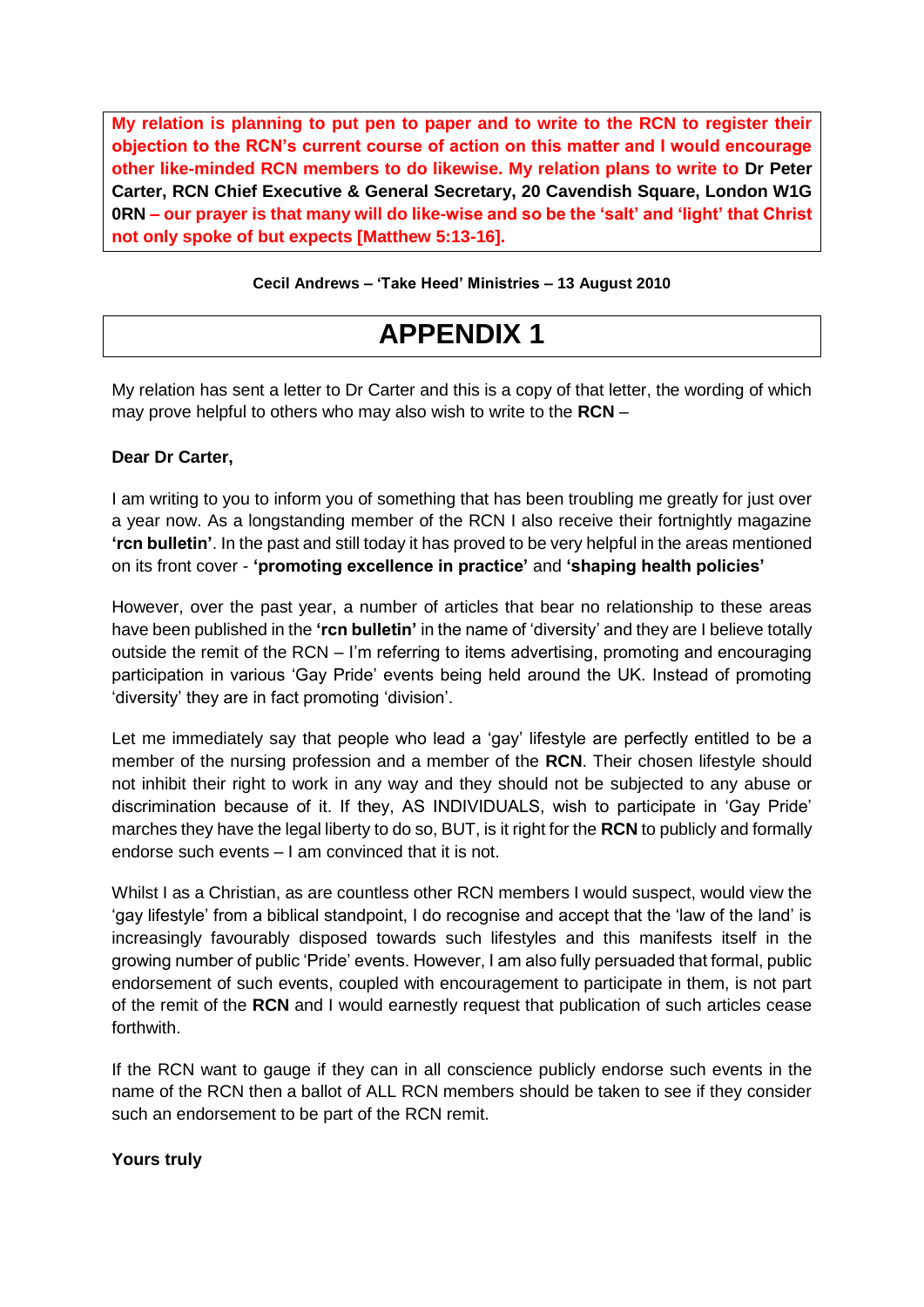# **APPENDIX 2**

In the **'rcn bulletin'** 257 (25 August 2010) on page 11 this short report and photo appeared



and on page 11 this short report and photo appeared –

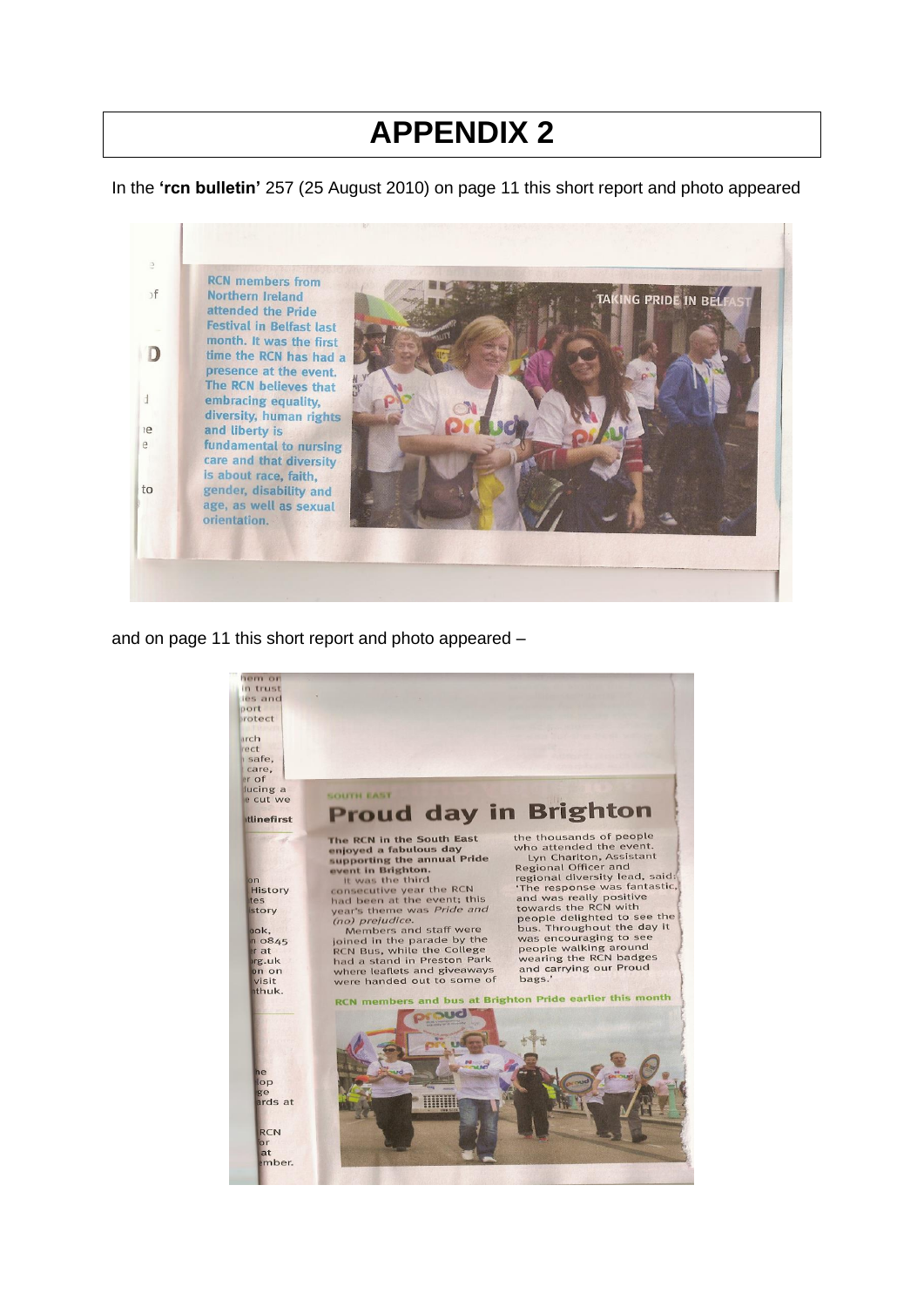In the wake of this further favourable promotion of the 'gay' lifestyle my relation sent the following email on [janice.smyth@rcn.org.uk](mailto:janice.smyth@rcn.org.uk) to Janice Smyth who is the Director of the RCN in Northern Ireland –

### **Dear Ms Smyth,**

Some weeks ago I sent a letter to **Dr Peter Carter, RCN Chief Executive & General Secretary** that read as follows –

### **Dear Dr Carter,**

I am writing to you to inform you of something that has been troubling me greatly for just over a year now. As a longstanding member of the RCN I also receive their fortnightly magazine **'rcn bulletin'**. In the past and still today it has proved to be very helpful in the areas mentioned on its front cover - **'promoting excellence in practice'** and **'shaping health policies'**

However, over the past year, a number of articles that bear no relationship to these areas have been published in the **'rcn bulletin'** in the name of 'diversity' and they are I believe totally outside the remit of the RCN – I'm referring to items advertising, promoting and encouraging participation in various 'Gay Pride' events being held around the UK. Instead of promoting 'diversity' they are in fact promoting 'division'.

Let me immediately say that people who lead a 'gay' lifestyle are perfectly entitled to be a member of the nursing profession and a member of the **RCN**. Their chosen lifestyle should not inhibit their right to work in any way and they should not be subjected to any abuse or discrimination because of it. If they, AS INDIVIDUALS, wish to participate in 'Gay Pride' marches they have the legal liberty to do so, BUT, is it right for the **RCN** to publicly and formally endorse such events – I am convinced that it is not.

Whilst I as a Christian, as are countless other RCN members I would suspect, would view the 'gay lifestyle' from a biblical standpoint, I do recognise and accept that the 'law of the land' is increasingly favourably disposed towards such lifestyles and this manifests itself in the growing number of public 'Pride' events. However, I am also fully persuaded that formal, public endorsement of such events, coupled with encouragement to participate in them, is not part of the remit of the **RCN** and I would earnestly request that publication of such articles cease forthwith.

If the RCN want to gauge if they can in all conscience publicly endorse such events in the name of the RCN then a ballot of ALL RCN members should be taken to see if they consider such an endorsement to be part of the RCN remit.

## **Yours truly**

In the light of the reports of the Belfast and Brighton 'Pride' marches that appeared in the **'rcn bulletin'** 257 (25 August 2010) I wish to especially lodge my 'local' protest to the RCN in Northern Ireland for this continuing promotion of a 'moral code' for living that is I believe not promoting 'diversity' but promoting 'division' amongst RCN members.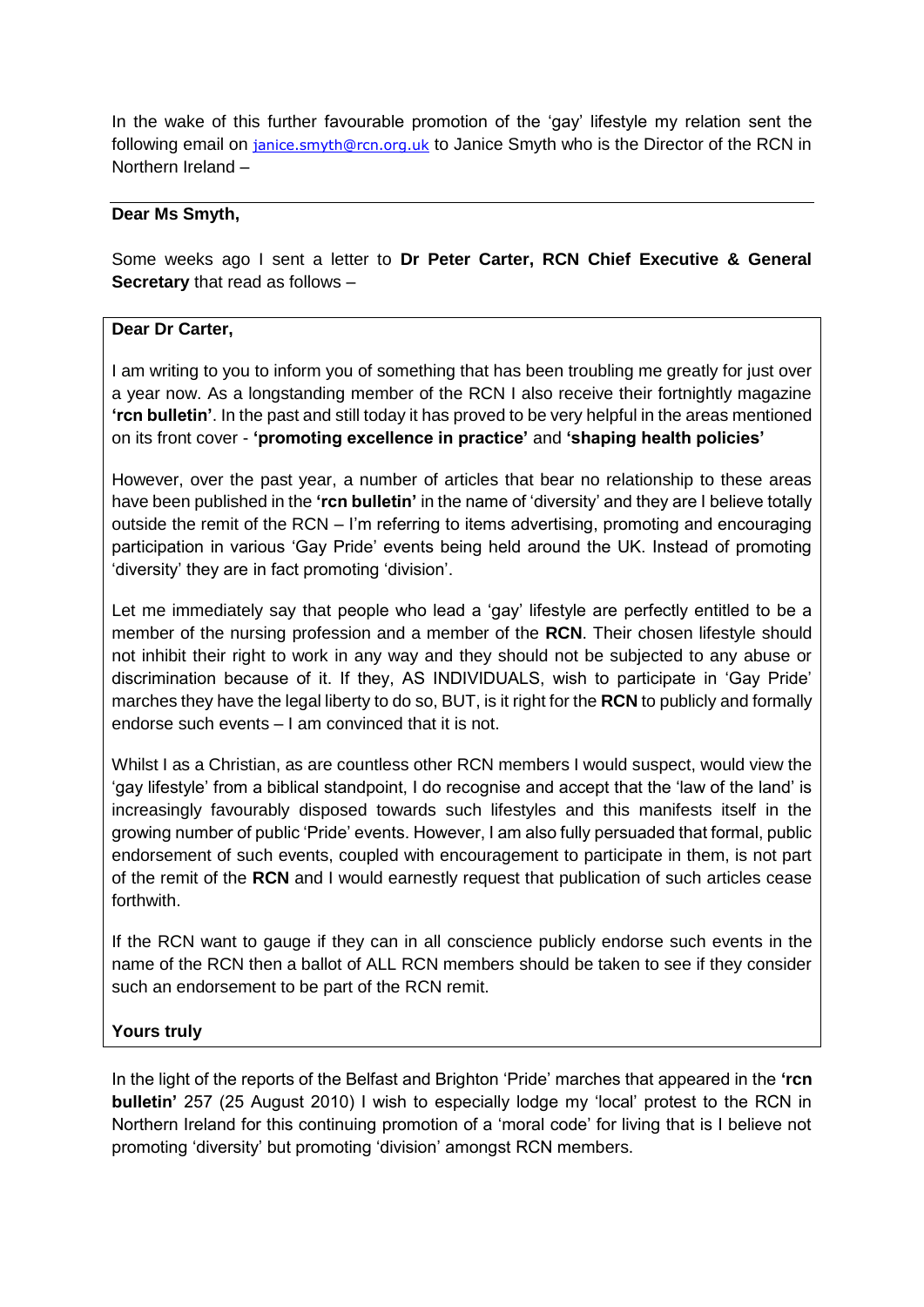As I stated in my letter to Dr Carter **'people who lead a 'gay' lifestyle are perfectly entitled to be a member of the nursing profession and a member of the RCN. Their chosen lifestyle should not inhibit their right to work in any way and they should not be subjected to any abuse or discrimination because of it.'** I also, as you will have read, defended their right AS INDIVIDUALS to take part in 'pride' marches but I totally challenge the right of the RCN to actively promote one particular 'moral code' over and against the views of those who in all liberty of conscience do not endorse that particular 'moral code'.

Since becoming a nurse I have sought to help patients of all 'diversities' but, MY AGREEMENT to or ENDORSEMENT of their varying 'moral codes' is NOT FUNDAMENTAL to the 'nursing care' I give and so it is totally wrong for the RCN to continually assert that 'EMBRACING' [by way of formal corporate RCN support for] such 'diversity' is fundamental to nursing care.

It is sadly apparent that the RCN, along with other professions such as The Police, The Fire Service, and The Armed Forces have been 'hijacked' by politicians into actively promoting their political agenda in the realm of public morals and this is NOT a legitimate part of the RCN 'remit' in the absence of a full survey of all RCN members being taken. Until such time as a poll of all RCN members is taken on this issue the RCN should desist from its current policy of giving formal corporate public endorsement of these divisive 'pride' events.

Again, as I stated in my letter to Dr Carter, the **'rcn bulletin'** has proved to be very helpful to me in the areas mentioned on its front cover - **'promoting excellence in practice'** and **'shaping health policies'** but this continual use of it to promote the 'moral code' of those who take part in 'pride' events has got absolutely no connection with **'promoting excellence in practice'** and **'shaping health policies'** and this practice should cease forthwith.

#### **Yours truly**

**In conclusion, could I encourage in particular Christian RCN members living and working in Northern Ireland, and who disagree with the use of the 'rcn bulletin' to actively promote 'gay pride' events, to similarly contact Janice Smyth on**  [janice.smyth@rcn.org.uk](mailto:janice.smyth@rcn.org.uk) **and register their objection.**

**Cecil Andrews – 'Take Heed' Ministries – 1 st September 2010** 

# **APPENDIX 3**

Following my relation's letter of 16<sup>th</sup> August to Dr Carter she received the following reply dated 1 September 2010 from Janet Davies, Director of Nursing and Service Delivery. It is reproduced exactly as it was written to my relation –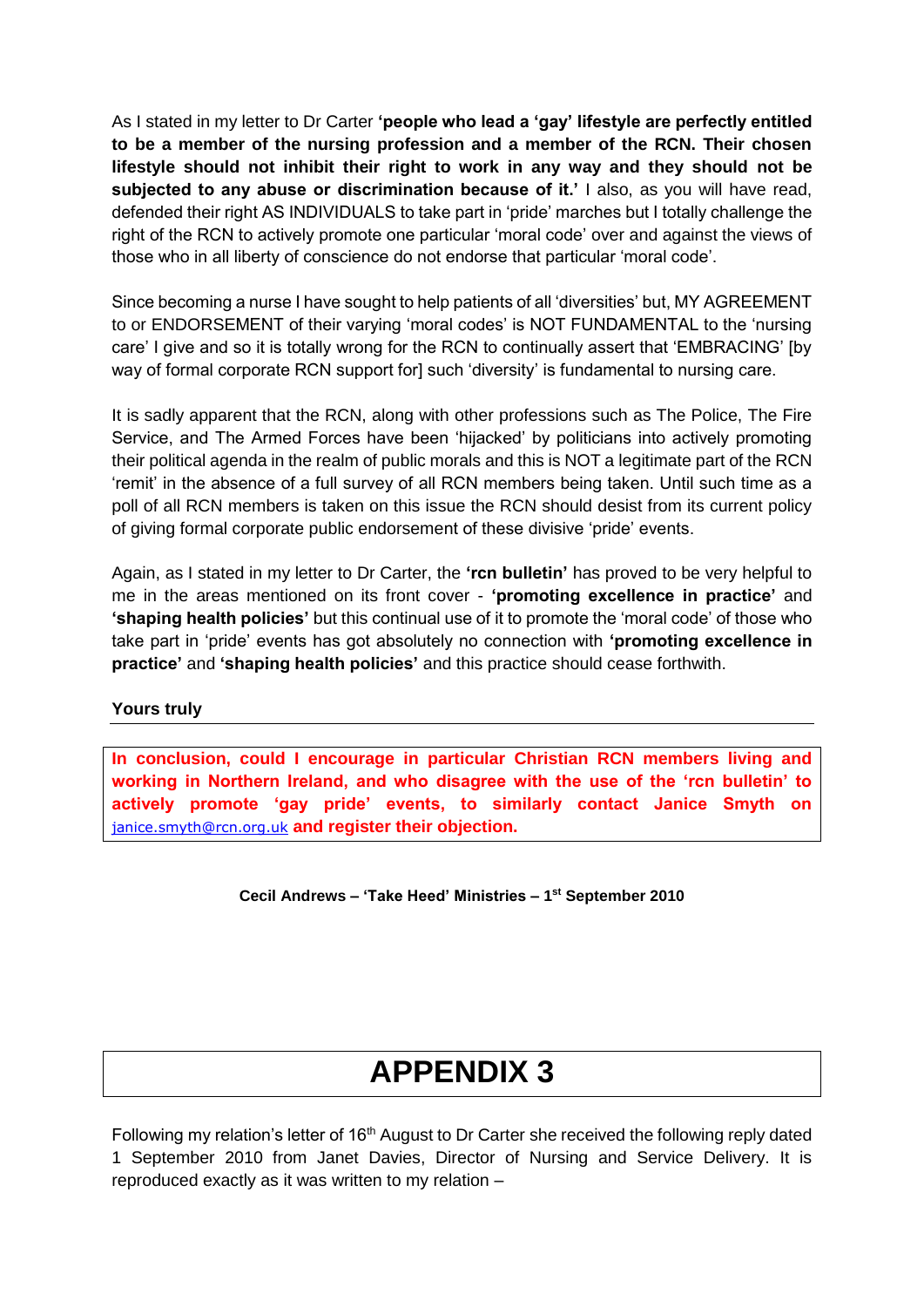1 September 2010

Mrs ……

Dear Ms …

Thank you for your letter of 16<sup>th</sup> August 2010 expressing your concern of the RCN engaging with gay pride.

We appreciate that with over four thousand members, the RCN has a large diversity of people, who have very differing views.

We follow clear processes before deciding which events we will promote or engage with and this is covered by our Governance structure which consists of members elected from and by the wider membership.

We have very active groups representing minority and diverse groups. We are also aware from our trade union work there remains significant prejudice in some areas and one of the ways we can highlight these issues are attending gay pride.

Yours sincerely

Janet Davies Director of Nursing and Service Delivery

## **My relation sent the following letter to Dr Carter by way of response –**

Dr Peter Carter RCN Chief Executive & General Secretary 20 Cavendish Square London W1G 0RN 6<sup>th</sup> September 2010

Dear Dr Carter,

I refer to my letter of 16<sup>th</sup> August addressed personally to you and to the 'delegated' reply, complete with its 'facsimile signature', that I received from Janet Davies, a photocopy of which is attached herewith. It is with immense sadness and heaviness of heart that I would comment about this reply as follows.

- 1. I found the reply to be personally insulting I was correctly 'addressed' as **'Mrs'** but then in the opening text I was referred to as **'Ms'**. I am not a **'Ms'** but as a Christian woman, who is blessed to be married, as defined in God's Word, I am rightly to be referred to as **'Mrs'**.
- **2.** I found the reply to be inaccurate it refers to the RCN *'with over four thousand members'* – the RCN's website states **'We are the largest professional union for**